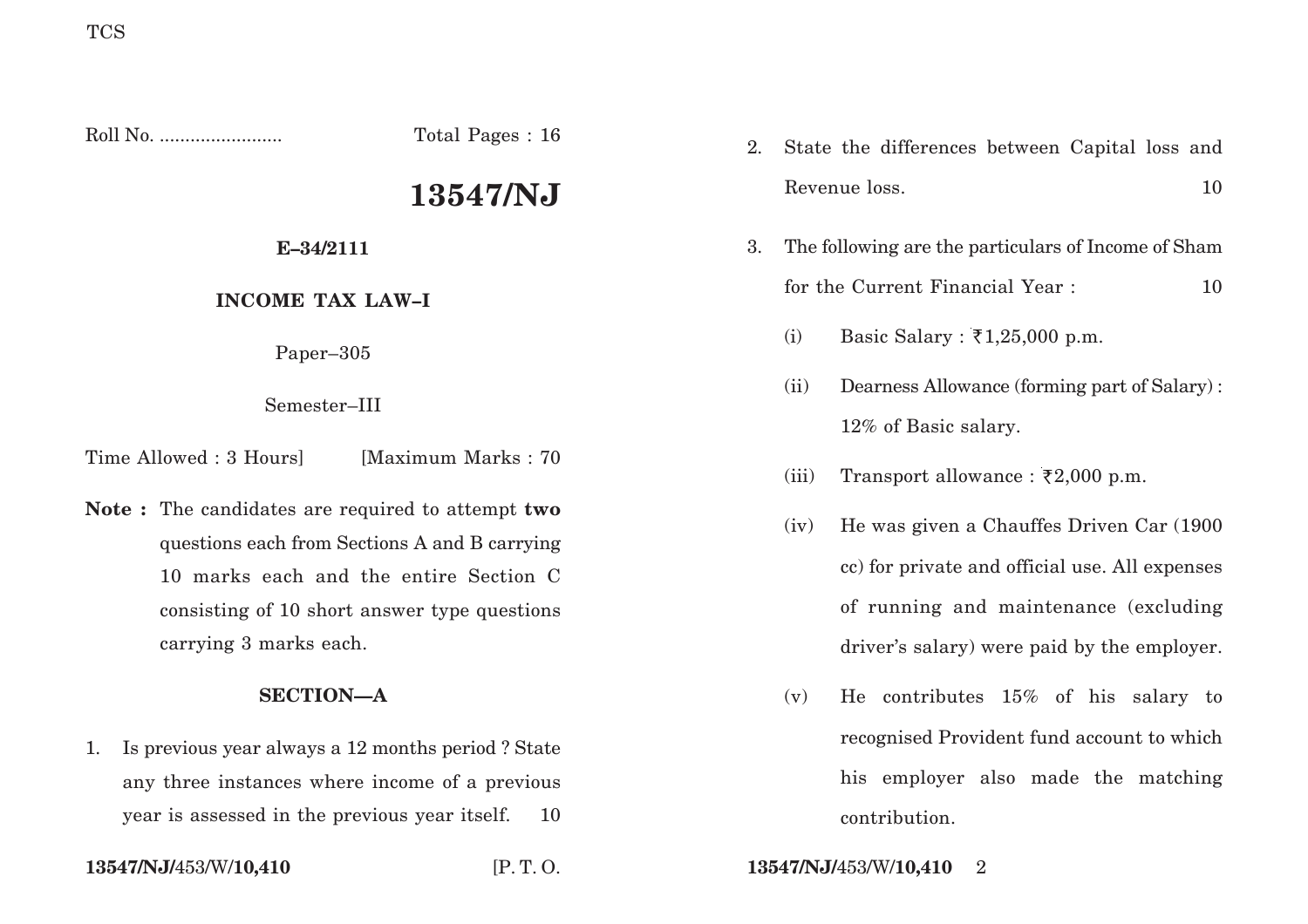- (vi) Interest @ 13 p.a. amounting to  $\overline{\xi}65,000$  had been credited to his foresaid recognised Provident fund account during the previous year.
- (vii) Mediclaim insurance premium (for policy taken on the life of Mrs. Sham parents who are resident in India):  $\overline{\xi}45,000$ . Compute the total income and tax liability of Mr. Sham for the current assessment year.
- 4. Sukhdev has one house in Delhi. He stays with his family in the house. The rent of similar property in the neighbourhood is  $\overline{25,000}$  p.m. The municipal valuation is  $\bar{\tau}$ 23,000 p.m. Municipal taxes paid is  $\bar{\epsilon}8,000$ . The house construction began on 1-2-2013 with a loan of ₹20,00,000 taken from a bank @ 10% p.a. on the same date. The construction was completed on 30-11-2015. During the previous year, he paid  $\overline{50,000}$  as principal on 31st March apart from interest.

Compute his income from house property for the current assessment year. 10

### **SECTION—B**

- 5. Give advise to Mr. Sewak an Assessee whether his following expenses are allowed or not (give reasons also) : 10
	- (i) Penalty paid to Customs authority for importing prohibited goods which yielded a large margin of profits.
	- (ii) Govt. of erecting Medical annexe to the factory for emergency treatment of employees.
	- (iii) Lump-sum consideration paid for acquiring  $know$ -how ₹3,40,000.
	- (iv) Travelling expenses of a director who went to America for negotiating the purchase of a new heavy machinery which was eventually installed during the year.

**13547/NJ/**453/W/**10,410** 3 [P. T. O. **13547/NJ/**453/W/**10,410** 4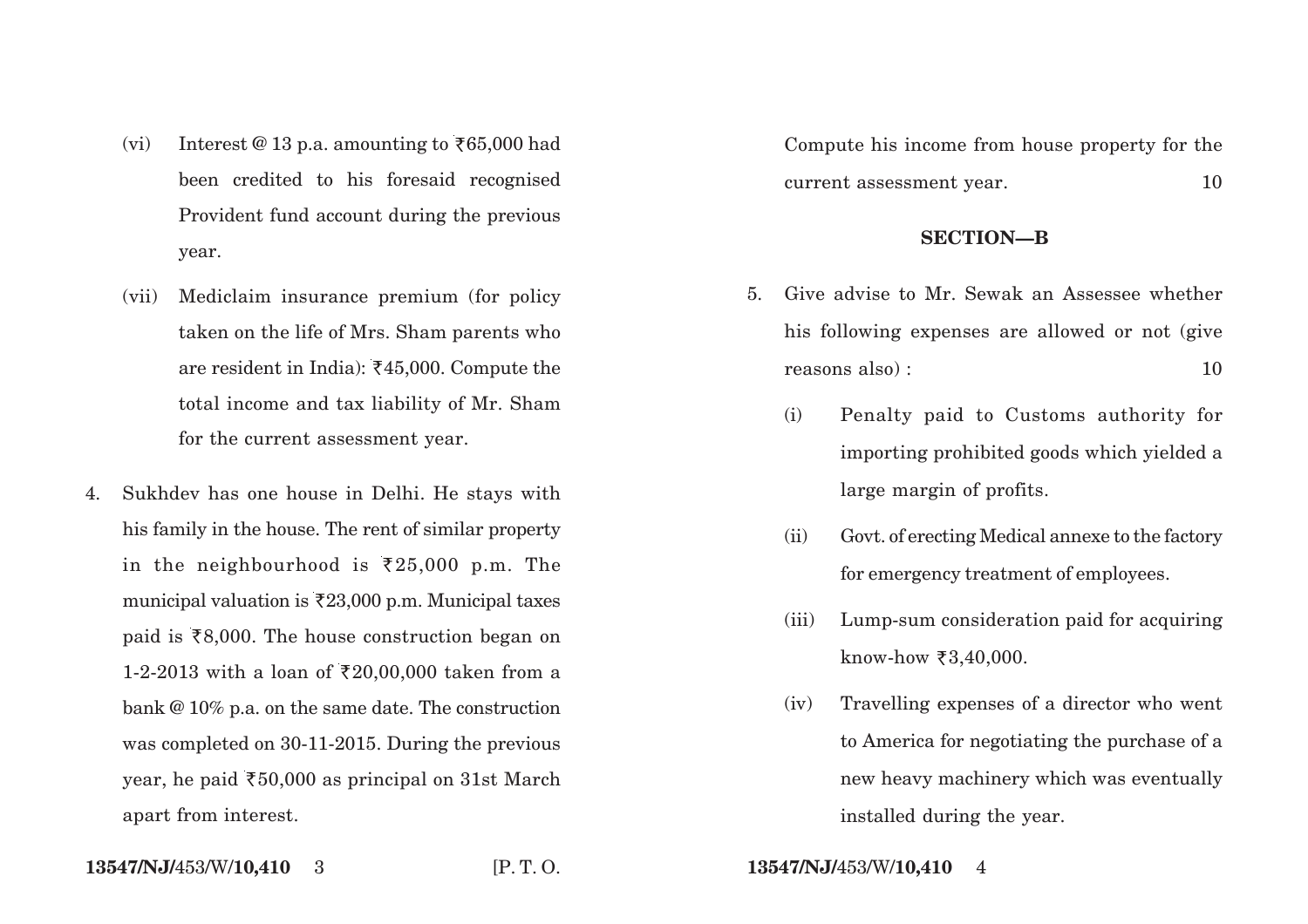6. Mr. Kishore sells his only Residential house in Pune on 24-8-2019 for  $\bar{\tau}$ 15,00,000 and incurs an expenditure of  $\overline{50,000}$  in connection with his transfer. He had purchased this house in June, 1998 for  $\bar{x}$ 1,90,000 and on 1-4-2001, the fair market value of his house was  $\bar{x}4,00,000$ . On 11-1-2020, he purchased a residential house in Delhi for ₹8,00,000 and deposited ₹2,00,000 in the Capital Gain deposit account scheme. The cost inflation index for 2001-02 is 100 and for 2019-20 is 289. Compute the taxable capital gains in the hands of

Kishore for the Current Assessment Year. 10

- 7. Which is money received without consideration treated as income under the Income Tax Act ? Also state the cases in which such provisions are inapplicable. 10
- 8. Explain the provision relating to set off and carry forward of Speculative Business losses and Non-Speculative Business losses. 10
- **13547/NJ/**453/W/**10,410** 5 [P. T. O. **13547/NJ/**453/W/**10,410** 6

#### **SECTION—C**

- 9. Answer any **ten** of the following :  $10 \times 3=30$ 
	- (i) Income from house property is  $\overline{5,00,000}$ and income from capital gains is  $\bar{\zeta}2,30,000$ for the assessment year 2020-21. Income from house property for assessment years  $2021 - 22$  is  $\overline{53,50,000}$ .

Compute the total income for assessment years 2020-21 and 2021-22.

- (ii) X transferred a Commercial property on 6-5-2019 and earned a long-term capital gain of  $\overline{22,00,000}$ . He invested  $\overline{218,00,000}$ from the sale proceeds of commercial property in RFC bonds on 18-12-2019. Whether he will get exemption u/s 54 FC for this investment.
- (iii) The employees working in the Cloth shop of Hari has an informal staff association. During the Previous year, the owner has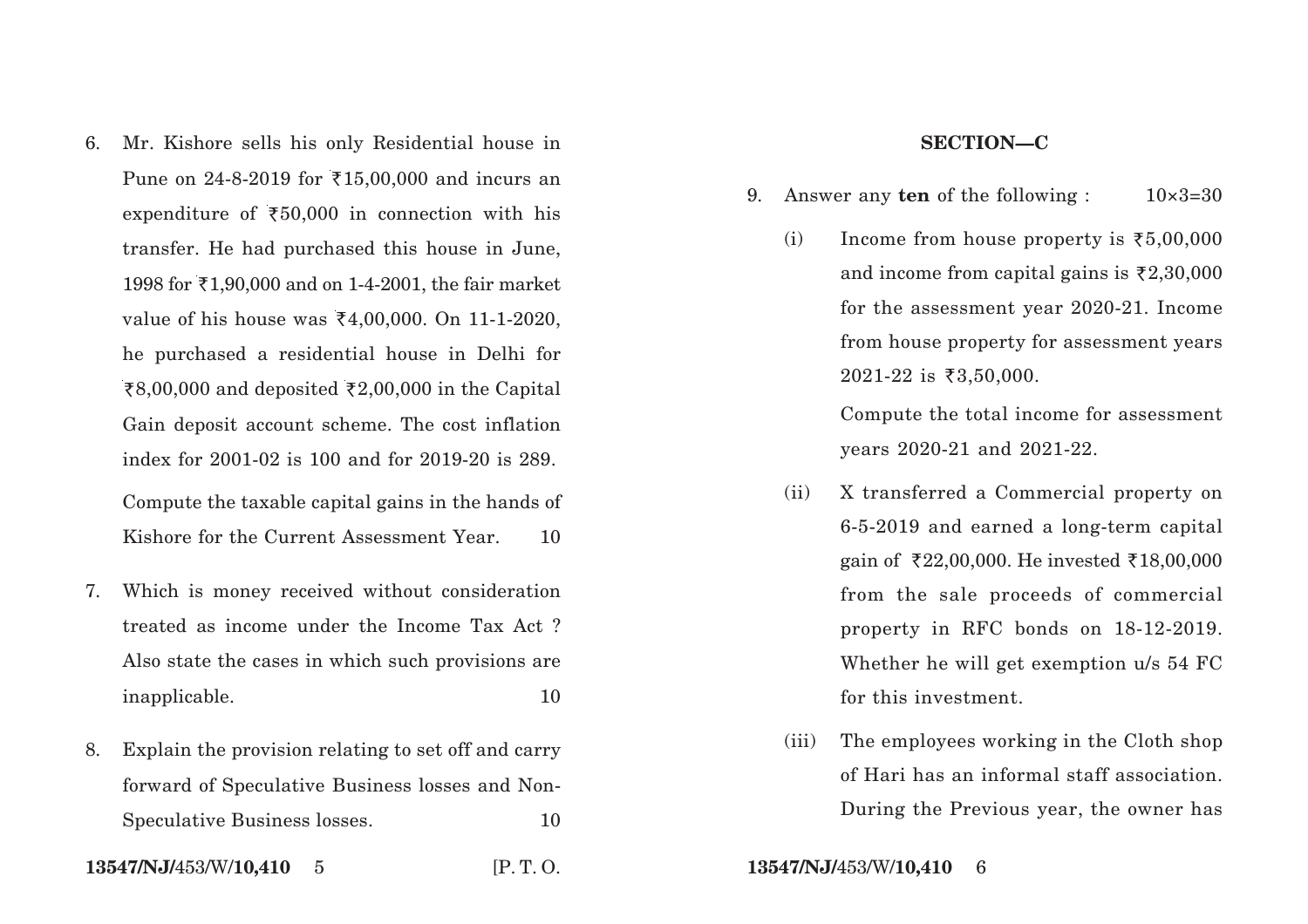contributed  $\overline{*}20,000$  towards the Staff association of employees. Whether contribution of  $\bar{\tau}$ 20,000 followed as deduction while computing the income under the head Profit and Gains of business or profession. Why or why not.

- (iv) Compute the tax liability for the current assessment year for Ms. Deeksha, age 87 years and a resident individual whose total income is ₹5,00,000.
- (v) Ms. Khusboo retired from a Private job on 31-10-2019 and after retirement she has started receiving pension of  $\overline{\xi}35,000$  per month. On 1st Feb., 2020, she gets 80% of the pension commuted for  $\bar{\tau}$ 16,00,000. Commute her tax, taxable pension for the current assessment year assuming that she has not received any gratuity.
- (vi) Mr. X took a loan of  $\overline{\xi}$ 15,00,000 from SBI @15% p.a. on 1 June, 2015 for the construction

of his house. The contribution of this house was completed on 1st January, 2019. Date of repayment of loan is 1st October, 2019. Compute the interest on capital borrowed for construction of the house for the assessment year 2020-21 assuming the house is owned by him and is self-occupied during the Financial Year 2019-20.

- (vii) Indexed Cost.
- (viii) Tax Free Securities.
- (ix) Casual Income.
- (x) Agriculture Income.
- (xi) Incidence of Tax.
- (xii) Exempted Income.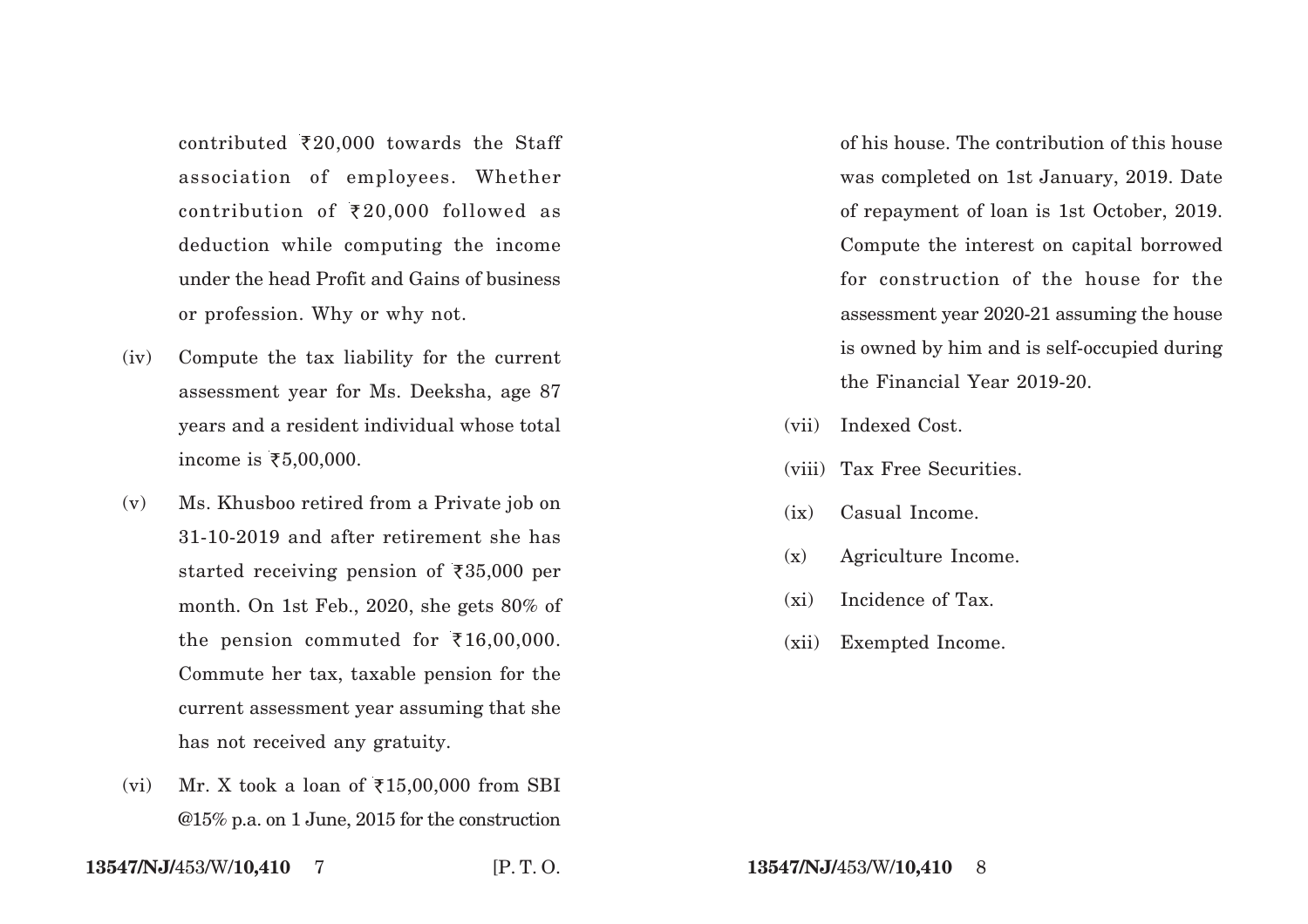#### **PUNJABI VERSION**

**ਨੋਟ :** ਭਾਗ А ਅਤੇ В ਹਰੇਕ ਵਿਚੋਂ **ਦੋ–ਦੋ** ਪਸ਼ਨ ਕਰੋ ਅਤੇ **ਹਰੇਕ ਪਸ਼ਨ ਦੇ 10 ਅੰਕ ਹਨ। ਭਾਗ**  $C$  **ਸਾਰਾ ਕਰੋ। ਇਸ** ਵਿਚ 10 ਸੰਖੇਪ ਉੱਤਰ ਵਾਲੇ ਪ੍ਰਸ਼ਨ ਲਾਜਮੀ ਹਨ ਅਤੇ **ਹਰੇਕ ਪਸ਼ਨ ਦੇ 3 ਅੰਕ ਹਨ।** 

#### **Bwg—A**

- 1. ਕੀ ਪਿਛਲਾ ਸਾਲ ਹਮੇਸ਼ਾ 12 ਮਹੀਨੇ ਦੀ ਮਿਆਦ ਵਾਲਾ ਹੰਦਾ <u>ਹੈ? ਤਿੰਨ ਉਦਾਹਰਣਾਂ ਦਿਓ ਜਦੋਂ ਪਿਛਲੇ ਸਾਲ ਦੀ ਆਮਦਨ</u> **ਦਾ ਅੰਕਲਣ ਪਿਛਲੇ ਸਾਲ ਵਿਚ ਹੀ ਹੋਇਆ ਹੋਵੇ। 10**
- 2. ਕੈਪੀਟਲ ਹਾਨੀ ਅਤੇ ਰੈਵਨਿਊ ਹਾਨੀ ਵਿਚ ਅੰਤਰ ਦਰਜ  $\overrightarrow{\mathbf{a}}$ ਰੋ।  $\overrightarrow{\mathbf{a}}$
- 3. ਨਿਮਨ-ਦਰਜ ਵੇਰਵਿਆਂ ਦਾ ਅਧਿਐਨ ਕਰਕੇ ਲੋ<del>ਤੀ</del>ਂਦੀ <mark>ਕਾਰਵਾਈ ਕਰੋ:</mark> 2008 – 2008 ਵਿੱਚ 2008 ਵਿੱਚ 2008 ਵਿੱਚ 2008 ਵਿੱਚ 2008 ਵਿੱਚ 2008 ਵਿੱਚ 2008 ਵਿੱਚ 2008 ਵਿੱਚ 2008 ਵਿੱਚ 20<br>ਹਵਾਲਾ ਪ੍ਰਤੀ ਦਾ ਸ਼ਹਿਰ ਸ਼ਹਿਰ ਦੀ ਸ਼ਹਿਰ ਦਾ ਸ਼ਹਿਰ ਸ਼ਹਿਰ ਦਾ ਸ਼ਹਿਰ ਸ਼ਹਿਰ ਦਾ ਸ਼ਹਿਰ ਸ਼ਹਿਰ ਦਾ ਸ਼ਹਿਰ ਸ਼ਹਿਰ ਦਾ ਸ਼ਹਿਰ ਸ਼

The following are the particulars of income of Sham for the Current Financial Year : 10

(i) Basic Salary :  $\bar{\tau}$ 1,25,000 p.m.

**13547/NJ/**453/W/**10,410** 9 [P. T. O. **13547/NJ/**453/W/**10,410** 10

- (ii) Dearness Allowance (forming part of Salary) : 12% of basic salary.
- (iii) Transport allowance :  $\overline{\xi}2,000$  p.m.
- (iv) He was given a Chauffes Driven Car (1900 cc) for private and official use. All expenses of running and maintenance (excluding driver's salary) were paid by the employer.
- (v) He contributies 15% of his Salary to recognised Provident fund account to which his employer also made the matching contribution.
- (vi) Interest @ 13 p.a. amounting to  $\bar{\tau}65,000$ had been credited to his aforesaid recognised Provident fund account during the previous year.
-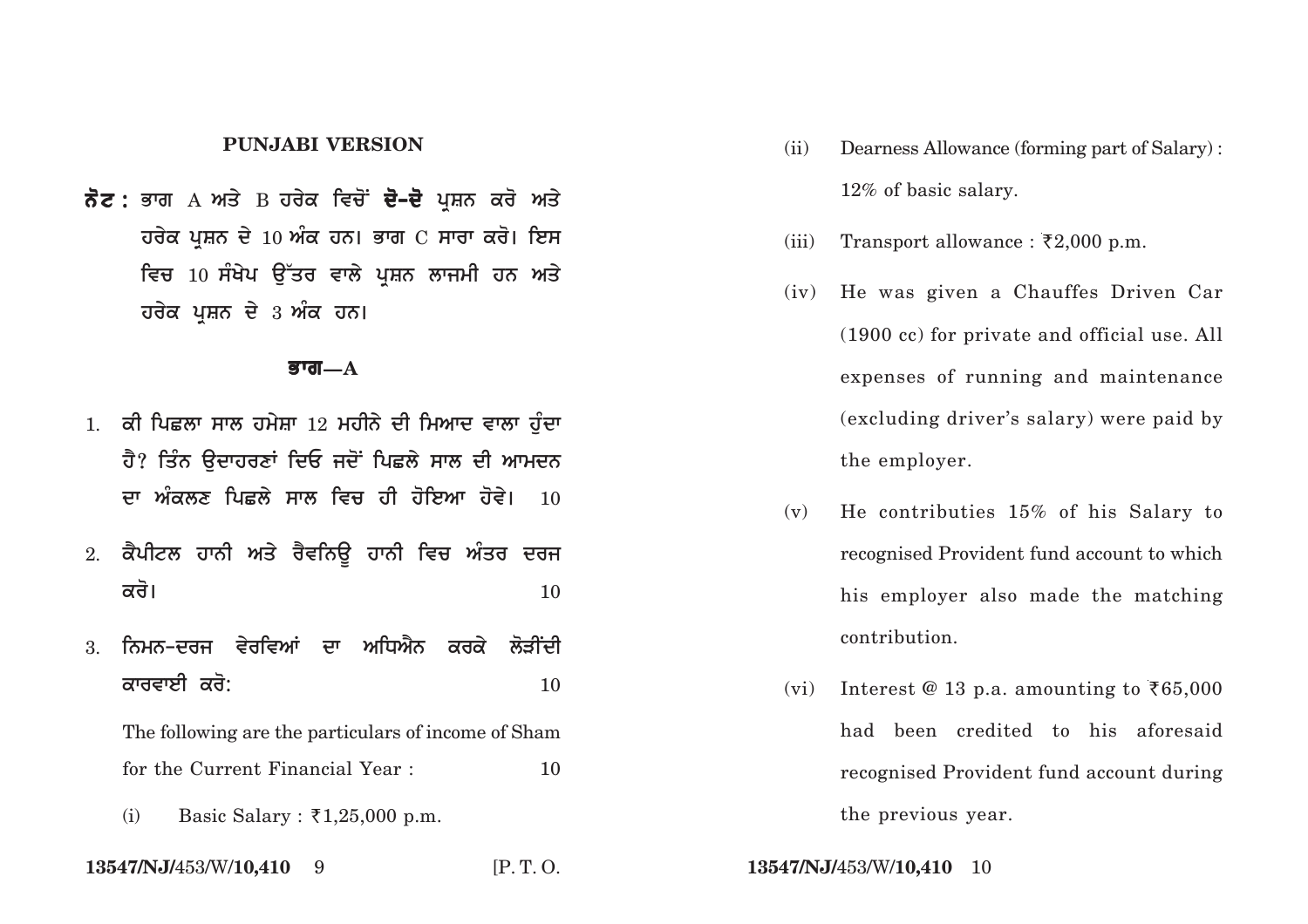(vii) Mediclaim insurance premium (for policy taken on the life of Mrs. Sham parents who are resident in India):  $\overline{\xi}45,000$ .

> Compute the total income and tax liability of Mr. Sham for the Current assessment year.

# 4. ਨਿਮਨ-ਦਰਜ ਵੇਰਵੇ ਪੜ੍ਹ ਕੇ ਪੁਛੇ ਗਏ ਪੁਸ਼ਨਾਂ ਦਾ **ਉੱਤ**ਰ **ilKo:** <sup>10</sup>

Sukhdev has one house in Delhi. He stays with his family in the house. The rent of similar property in the neighbourhood in  $\overline{25,000}$  p.m. The municipal valuation in  $\overline{2}23,000$  p.m. Municipal taxes paid is  $\bar{\xi}8,000$ . The house construction began on 1-2-2013 with a loan of  $\text{\textsterling}20,00,000$  taken from a bank @ 10% p.a. on the same date. The construction was completed on 30-11-2015. During the previous year, he paid  $\overline{50,000}$  as principal on 31st March apart from interest.

Compute his Income from house property for the Current assessment year.

**13547/NJ/**453/W/**10,410** 11 [P. T. O. **13547/NJ/**453/W/**10,410** 12

### **Bwg—B**

5. ਨਿਮਨ-ਦਰਜ ਵੇਰਵਿਆਂ ਦਾ ਅਧਿਐਨ ਕਰਕੇ ਲੋਤੀਂਦੀ ਕਾਰਵਾਈ  $\overrightarrow{\mathsf{adj}}$ : 10

Give advise to Mr. Sewak an assessee whether his following expenses are allowed or not (give reasons  $also) : 10$ 

- (i) Penalty paid to Customs authority for importing prohibited) goods which yielded a large margin of profits.
- (ii) Govt. of erecting Medical annexe to the factory for emergency treatment of employees.
- (iii) Lump-sum consideration paid for acquiring  $know$ -how ₹3,40,000.
- (iv) Travelling expenses of a director who went to America for negotiating the purchase of a new heavy machinery which was eventually installed during the year.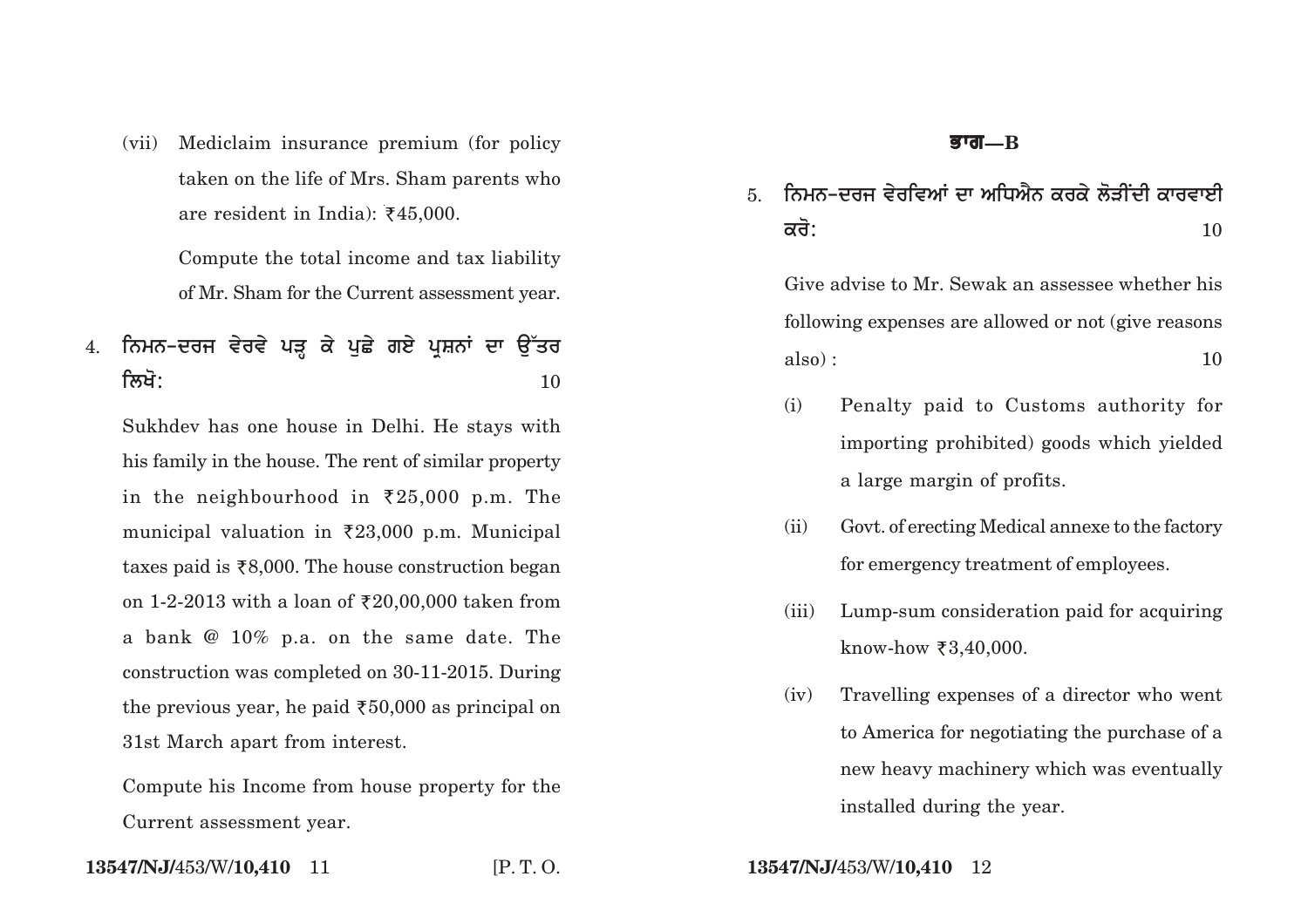# 6. ਨਿਮਨ-ਦਰਜ ਵੇਰਵੇ ਪੜ੍ਹ ਕੇ ਪੁਛੇ ਗਏ ਅਨੁਸਾਰ ਕਾਰਵਾਈ  $\overrightarrow{\mathsf{adj}}$ : 10

Mr. Kishore sells his only residential house in Pune on 24–8–2019 for ₹55,00,000 and incurs an expenditure of  $\bar{x}50,000$  in connection with his transfer. He had purchased this house in June, 1998 for `1,90,000 and on 1-4-2001, the fair market value of his house was `4,00,000. On 11-1-2020, he purchased a residential house in Delhi for र $8,00,000$  and deposited ₹2,00,000 in the Capital Gain deposit account scheme. The cost inflation index for 2001-02 is 100 and for 2019-20 is 289.

Compute the taxable Capital gains in the hands of Kishore for the Current Assessment Year.

7. **ਇਨਕਮ ਟੈਕਸ ਅਧੀਨ ਬਿਨਾ ਪਤੀਫਲ ਦੇ ਪਾਪਤ ਕੀ**ਤੀ ਗਈ ਰਾਸ਼ੀ ਨੂੰ ਕਦੋਂ ਆਮਦਨ ਮੰਨਿਆ ਜਾਂਦਾ **ਹੈ? ੳਹ** ਸਥਿਤੀਆਂ ਵੀ ਦਰਜ ਕਰੋ ਜਦੋਂ ਅਜਿਹੀਆਂ ਵਿਵਸ**ਥਾ**ਵਾਂ *l***wgu ਨਹੀਂ ਹੰਦੀਆਂ?** 20 ਕਿਸੇ 20 ਕਿਸੇ 10

**13547/NJ/**453/W/**10,410** 13 [P. T. O. **13547/NJ/**453/W/**10,410** 14

8. ਉਨ੍ਹਾਂ ਵਿਵਸਥਾਵਾਂ ਦੀ ਚਰਚਾ ਕਰੋ ਜਦੋਂ ਇਹ ਸਪੈਕੁਲੇਟਿਵ ਅਤੇ ਗੈਰ-ਸਪੈਕੁਲੇਟਿਵ ਹਾਨੀਆਂ ਨੂੰ ਸੈਟ ਆਫ ਅਤੇ ਕੈਰੀ ਫਾਰਵਰਡ ਲਈ ਲਾਗੁ ਹੁੰਦੀਆ ਹਨ। **10** 

#### **Bwg—C**

- $9.$  ਹੇਠ ਲਿਖਿਆਂ ਵਿੱਚੋਂ ਕਿਸੇ 10 'ਤੇ ਸੰਖੇਪ ਨੋਟ ਲਿਖੋ:  $10\times3=30$ 
	- (i) Income from house property is  $\bar{z}5,00,000$ and income from capital gains is  $\bar{\mathfrak{c}}2,30,000$ for the assessment year 2020-21. Income from house property for assessment years  $2021$ -22 is ₹3,50,000.

Compute the total income for assessment years 2020-21 and 2021-22.

(ii) X transferred a Commercial property on 6-5-2019 and earned a long-term capital gain of `22,00,000. He invested `18,00,000 from the sale proceeds of commercial